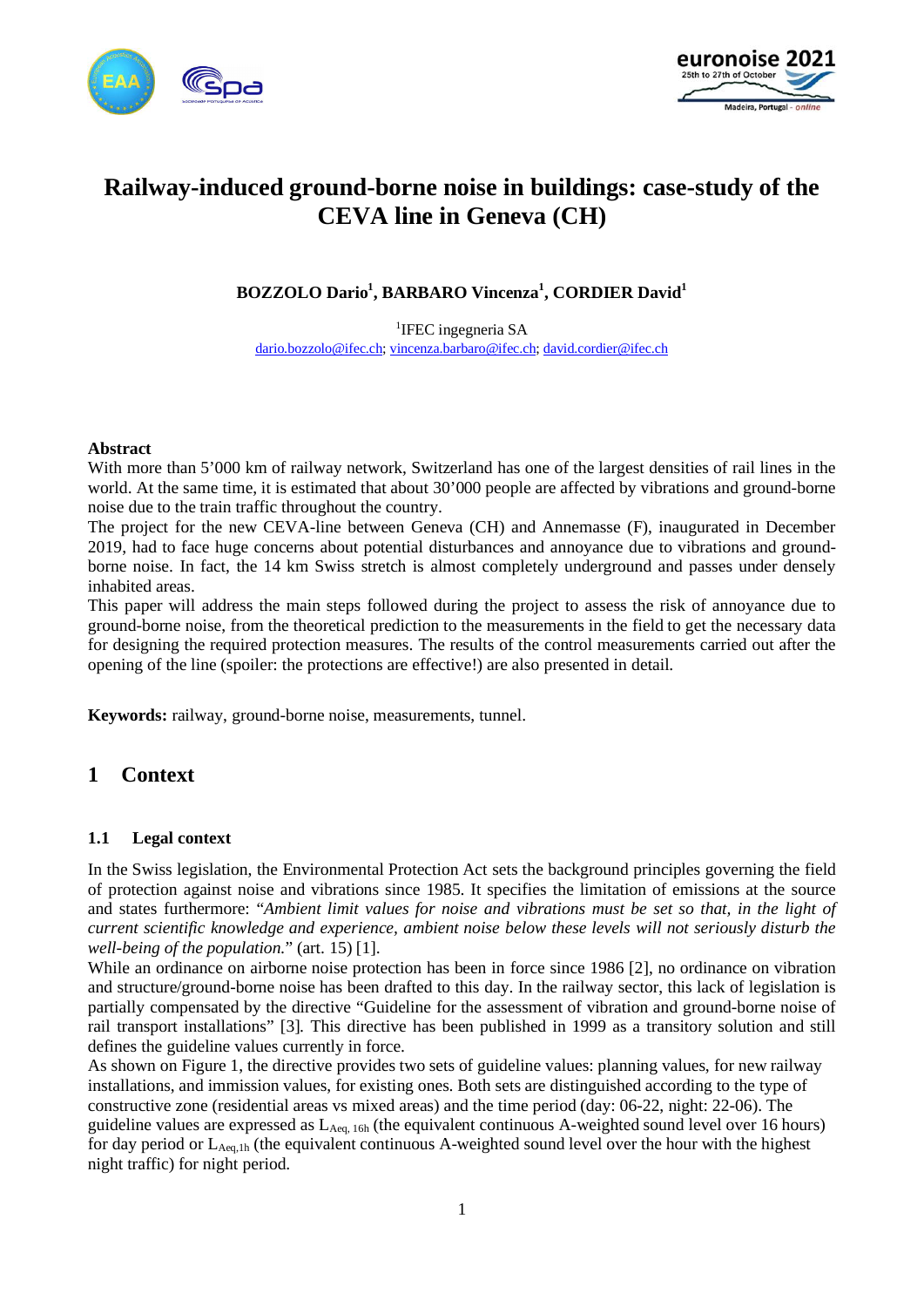

| <b>Valeurs indicatives d'immissions</b><br>L <sub>eg</sub> du niveau sonore à l'intérieur du local en dB(A) |                        |                              | Valeurs indicatives de planification<br>$L_{eq}$ <sup>1)</sup> du niveau sonore à l'intérieur du local en dB(A) |                             |                              |
|-------------------------------------------------------------------------------------------------------------|------------------------|------------------------------|-----------------------------------------------------------------------------------------------------------------|-----------------------------|------------------------------|
|                                                                                                             | Jour<br>$L_{eq}$ -16 h | <b>Nuit</b><br>$L_{eq}$ -1 h |                                                                                                                 | Jour<br>$L_{\rm{eq}}$ -16 h | <b>Nuit</b><br>$L_{eq}$ -1 h |
| Zones d'habitation, zones<br>d'intérêt public (aires d'école,<br>hôpitaux)                                  | 40                     | 30                           | Zones d'habitation, zones<br>d'intérêt public (aires d'école.<br>hôpitaux)                                      | 35                          | 25                           |
| Zones mixtes, centre-ville.<br>zones de village, zones<br>agricoles, zones d'habitation<br>déjà exposées    | 45                     | 35                           | Zones mixtes, centre-ville,<br>zones de village, zones<br>agricoles, zones d'habitation<br>déjà exposées        | 40                          | 30                           |

Figure 1 – Guideline values for railway-induced ground-borne noise [\[3\]](#page-9-2)

### <span id="page-1-0"></span>**1.2 Environmental impact assessments of railway projects**

Environmental impact assessment is the methodology followed for the evaluation of infrastructure projects. Each relevant environmental aspect of a project is analyzed for both the construction and the operating phase to identify possible criticalities and eventual limitations, restrictions, or protective measures to adopt [\[4\]](#page-9-3). On railway projects, vibrations and ground-borne noise can be relevant for both phases, but only the operating phase is addressed in this document.

The general procedure for this environmental domain implies the following steps during the planning phase:

- Theoretical evaluation of the immission values:
- *In-situ* measurements when excessive immission values cannot be excluded to nearby receivers;
- Modelling of the project state with the calibration of the model thanks to the *in-situ* measurements,
- If needed, definition of protective measures to mitigate the impact.

In the following chapter a brief insight into the theoretical bases about railway ground-borne noise is provided, while the elements connected to the measurements are described in relation to the case-study, in chapter [4](#page-4-0).

## **2 Theoretical bases on the determination of railway ground-borne noise**

To provide reliable vibration and noise predictions, VIBRA 1-2-3 [\[5\]](#page-9-4) was developed in Switzerland in collaboration with the Swiss Federal Railway (SBB); it is a simplified method for the prediction of vibrations and structure-borne noise from railways.

VIBRA uses an empirical approach through which it is possible to determine the vibration in the building as a function of 8 variables or throughout the so called "transfer spectra". For both methods VIBRA relies on a data base from vibration measurements.

As illustrated in [Figure 2](#page-2-0), VIBRA considers a series of vibration propagation steps, that depends on the characteristics of the railway line, of the ground, and of the building. Commonly, the vibration decreases from stage to stage, except between the foundations and the slab (floor) of the receiving room, where resonance phenomena can lead to an amplification of the immissions.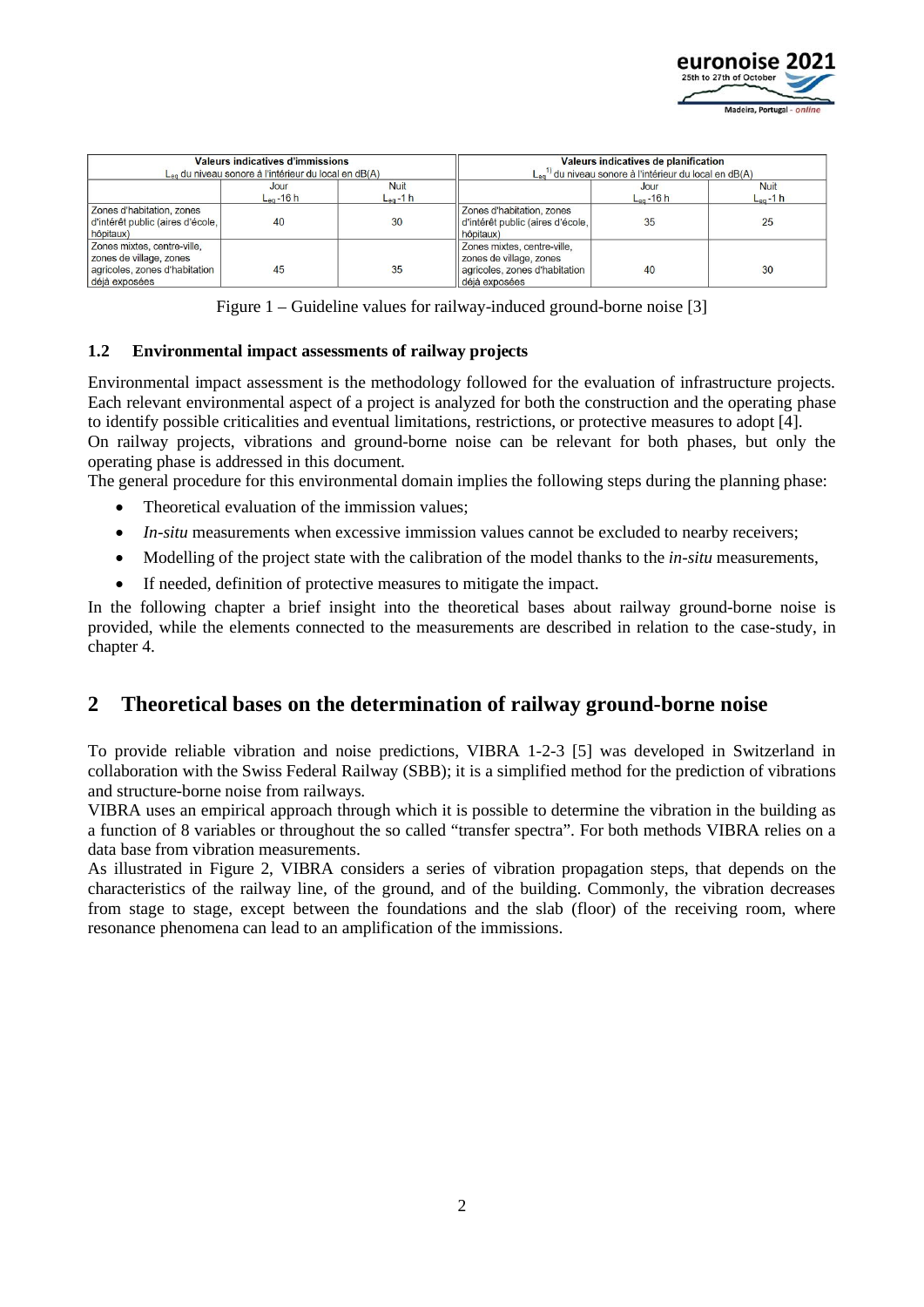



<span id="page-2-1"></span>Figure 2 – Propagation of vibrations from the railway line to nearby buildings [\[5\]](#page-9-4)

### <span id="page-2-2"></span><span id="page-2-0"></span>**2.1 Mathematical bases from the VIBRA method**

When it reaches a room, the vibration induces the displacement of the slab and of the walls that exert pressure on the air inside the room, acting as an impulse that generates a compression wave in a rod and resulting in the generation of noise. The following equations [\[5\]](#page-9-4) can be used to calculate the displacement *u*:

$$
u = \frac{\sigma_x}{E} x_n = \frac{\sigma_x}{E} v_c t_n \tag{1}
$$

where  $\sigma_x$  is the stress exerted in the x-direction, *E* is the elasticity (Young's modulus) of the material and  $x_n$ the length of the compressed zone, which in turn can be calculated from the velocity of the wave in the material  $v_c$  and the duration  $t_n$  of the impulse.

Equation (1) can be rewritten to determine the particle velocity *v:*

$$
v = \frac{u}{t_n} = \frac{\sigma_x v_c}{E} \tag{2}
$$

and the Young's modulus can be written as

$$
E = \rho v_c^2 \tag{3}
$$

where  $\rho$  is the material density. This leads to the following equation for the stress:

$$
\sigma_x = \nu \rho \nu_c \tag{4}
$$

Finally, using standard values for the air density  $(\rho = 1.2 \text{ kg/m}^3)$  and the sound propagation velocity in the air at 20 $\degree$ C ( $v_c$  = 343 m/s), it is possible to estimate the generated pressure in the air as follow:

$$
p \equiv \sigma_x = F_{KS} * v = 0.4v \tag{5}
$$

where  $F_{KS}$  is an empirical coefficient and  $p$  is the air pressure.

This suggests that the pressure exerted on the air (in Pa) is about 40% of the oscillation velocity of the slab (measured in mm/s). From empirical measurements, it was observed that this relationship underestimates the ground-borne noise from 6 to 10 dB, mainly because the equation is in 1-D and because of the contribution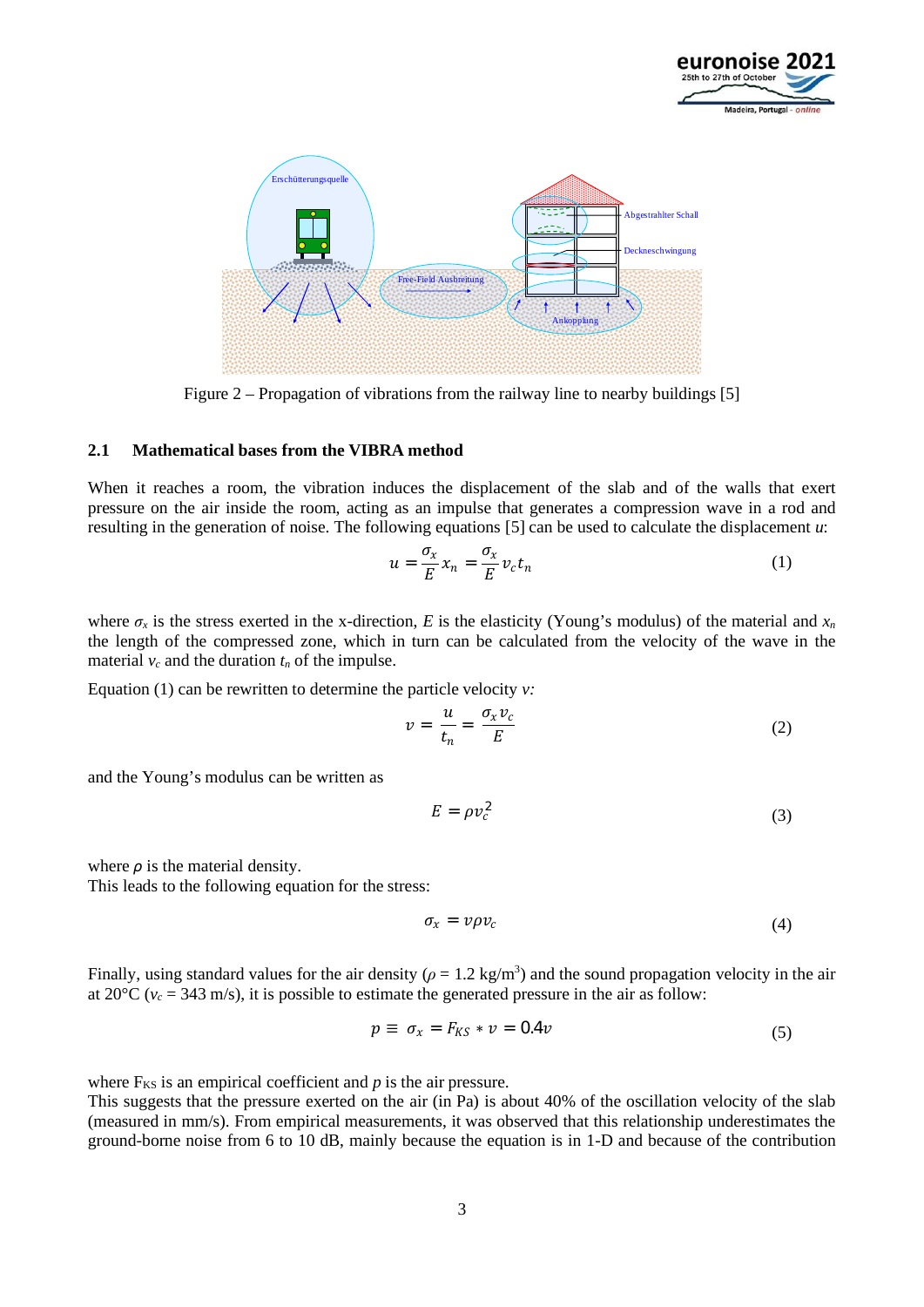

of the walls and of the ceiling in the room that is not considered. Therefore, for the coefficient  $F_{K}$  in equation (5), VIBRA refers to values between 0.8 and 1.2.

### **2.2 Use of the VIBRA method**

Aside from the theoretical considerations, a practical tool has been developed for the use of the method [\[6\]](#page-9-5). It consists of a database that allows to estimate the vibration and the ground-borne noise immissions based on simple parameters (distance to the track, type of building etc.) and compares the results with the guideline values. The tool is organised in two parts: the VIBRA-1 part considers emissions as a global resulting value in the calculations, whereas the VIBRA-2 part uses spectra (third of octave values) for estimating a better representation of the propagation behaviour.

Both tools work with multiplicative coefficients that are applied to the different propagation steps from the position of the source (emission) to the receiver in order to estimate the attenuation (or amplification) that the signal undergoes. The values of these coefficients and the emissions of the trains are based on field measurements. Other correction coefficients, e.g. to consider the presence of switches, are also integrated in the VIBRA calculations.

In the context of the environmental impact assessments, the first modelling is done with VIBRA-1 [\[7\].](#page-9-6) Because of the usually large uncertainties on the parameters to be used in the model (trains diversity, ground and material properties, propagation paths etc.) and the limited precision of the empirical approach, all buildings whose immission values of ground-borne noise are higher than the guideline value minus 6  $dB(A)$ , have to be considered for further investigation. Depending on the railway traffic (velocity, train type and length), the distance from the tracks within which to consider the receivers can typically vary from 10 to 50 m.

## **3 The CEVA project**

The CEVA-line (Cornavin – Eaux-Vives – Annemasse) connects the main station of Geneva to the French city of Annemasse over 16 km, 14 of which are in the Swiss territory, as shown in [Figure 3](#page-3-0). The railway line comprehends both tunnel sections and cut-and-cover sections (corresponding to the old Eaux-Vives-Annemasse railway). Indeed, a line existed between Annemasse and the Eaux-Vives since the 19th century. Already at that time, proposals to extend the line to the Cornavin station (Geneva main station) had been made but were never carried out. In the early 2000s, a new project was developed and approved by the Federal Office of Transport. The acceptance of the project was confirmed by a popular vote in 2009 and the first works started in 2011, after the Federal Court rejected the pending oppositions to the project.



Figure 3 – Map of the CEVA railway line [www.wikipedia.org]

<span id="page-3-0"></span>The opening of the line – which is exclusively devoted to passenger trains - took place in December 2019.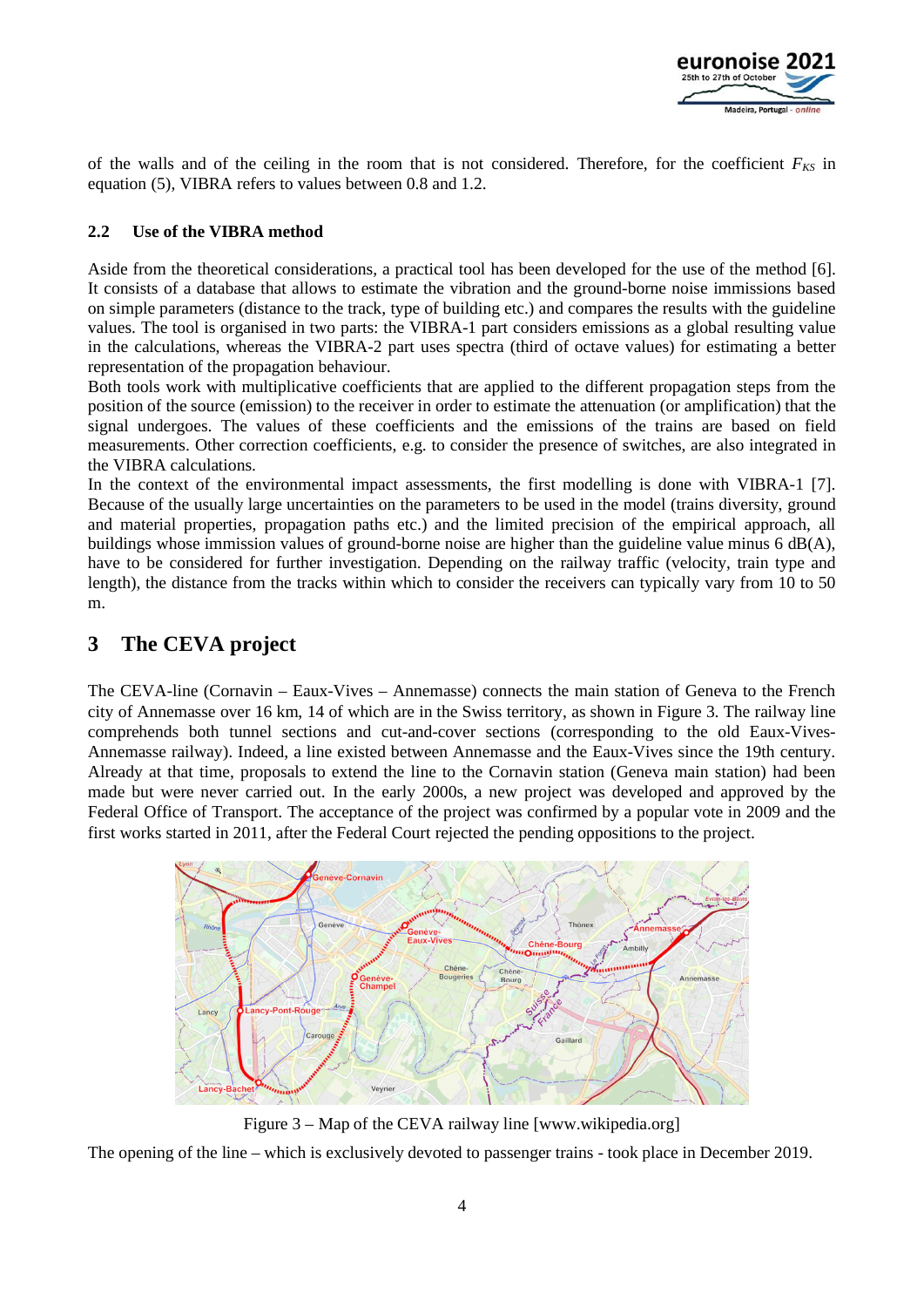

## <span id="page-4-0"></span>**4 Railway-induced ground-borne noise by the CEVA project**

### **4.1 Early-stage predictions**

The first evaluations on vibrations and ground-borne noise on the CEVA project took place in 2004, up to the publication of the environmental impact assessment in 2006. At that stage of the project, the prognoses relied exclusively on a theoretical approach. The existing line between Eaux-Vives and Annemasse was indeed too different from the new line to provide useful information for refining the predictions by in situ measurements, as stated in [Figure 4](#page-4-1) with two views of the Chêne-Bourg station.



Figure 4 - Chêne-Bourg station, old line [www.tdg.ch] vs new line [www.wikipedia.org]

<span id="page-4-1"></span>Two important limitations in the use of the VIBRA model were identified at that time. As mentioned above, the characterization of a completely new line does not allow to collect information in the planning phase to calibrate the model with measurement data, with consequences on the reliability of the results. Moreover, the model is mainly built for "simple" 1-D cases, as illustrated in [Figure 2](#page-2-1). Cases as the CEVA project, with an underground vibration source, are characterized by a higher complexity due to transmission through different layers of the subsurface, underground structure-soil interface etc., which affects the uncertainty.

Because of these effects, the definition of protective measures was therefore postponed to a later phase of the project, when field studies could have been conducted, more specifically, by means of VibroScan trials (see chap. [5](#page-5-0)). The best time for such verifications usually falls between the end of the construction works and the beginning of the railway engineering works as it allows to reduce the unknown related to the underground structures, while limiting the costs of integration of possible protection measures in the project (the protections can be in place before the laying of the tracks).

This approach was supported by the competent Swiss authorities (Federal Office for the Environment, Federal Office of Transport) and was even approved by the Federal Court, which had been consulted because of the oppositions from local residents who feared that the risks connected to possible disturbances were not adequately managed.

### **4.2 Detailed predictions**

The detailed predictions include the measurement campaign and the relative use of the data for the final definition of protective measures.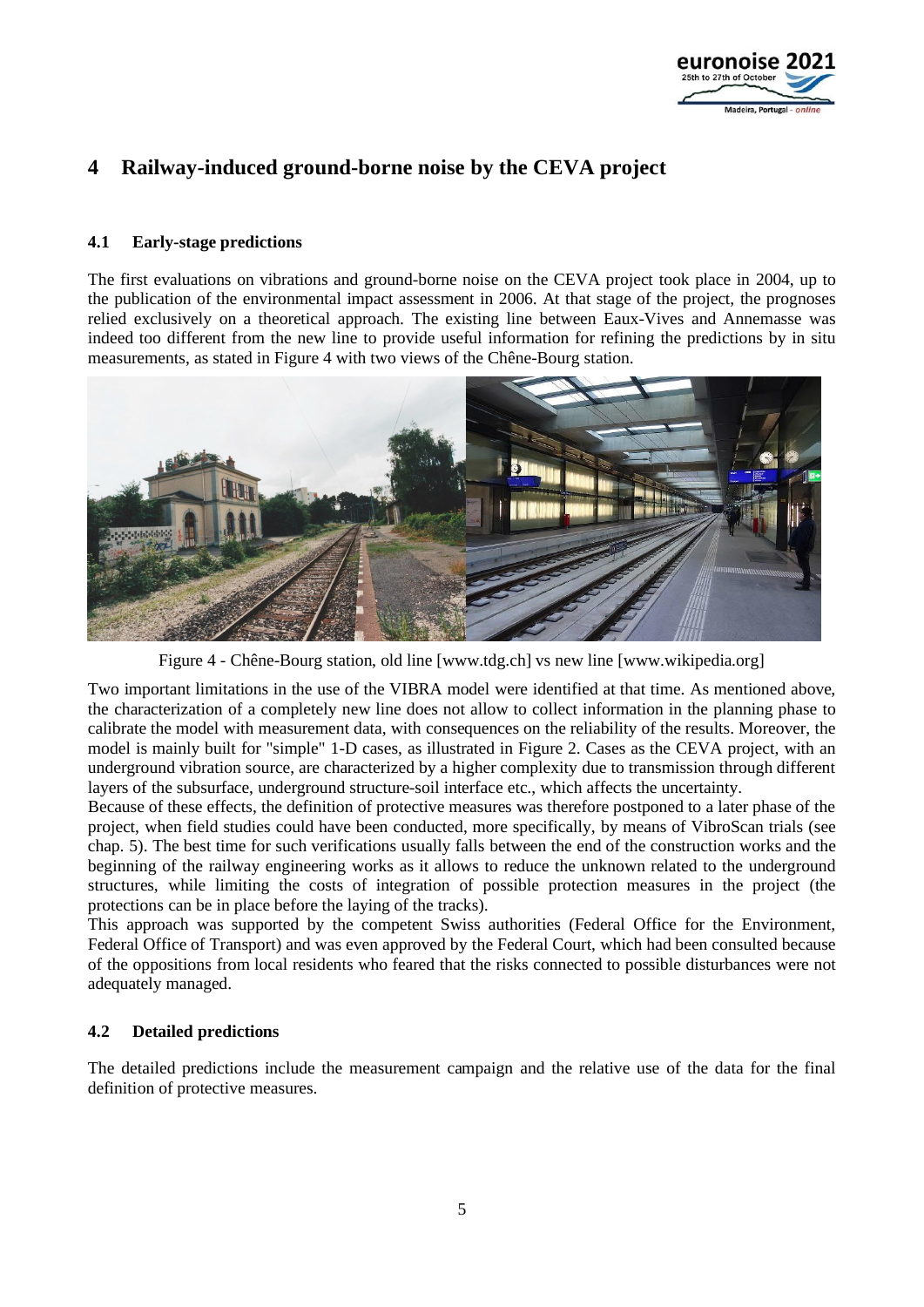

### **4.2.1** *In-situ* **measurements**

The *in-situ* measurements were carried out using the VibroScan method [\[8\]](#page-9-7). This technique offers the great advantage by allowing to intervene where the source of vibrations (here the passage of trains) is not yet measurable. The concept consists in producing vibration emissions by means of a vibrations generator mounted on a truck, as shown in [Figure 5](#page-5-1). The load on the underground structure's slab is calibrated to be similar to that one exerted by the passage of a train and is applied by a "sweep" in the frequency range of 5 to 250 Hz. Measurements at different stages of propagation between the source (tracks) and the receivers (sensitive room in the buildings) enable to characterize the response to the induced vibrations. In the data elaboration phase, this will allow to determine the vibrations and the ground-borne noise immissions of the train (see chap. [4.2.2](#page-6-0)).



Figure 5 - VibroScan truck on the CEVA-line

<span id="page-5-2"></span><span id="page-5-1"></span>The measurement campaign involved more than 100 buildings along the Swiss part of the line and included single-family homes, apartments buildings, schools and office buildings. It took place in several interventions between early 2016 and mid-2018, according to the completion of the different sections of the underground structures. For each measured building, trials were done for 2 to 3 positions of the VibroScan truck in the tunnel/cut-and-cover. These positions were generally located within 50 m from the building along the track axis (horizontal distance). As illustrated in [Figure 6](#page-6-1), each trial is characterized by four vibrations and one ground-borne noise measurement points that refer to the VIBRA model:

Emissions measurement

3 monoaxial sensors (z-direction) were placed next to the VibroScan, as visible in [Figure 5](#page-5-2). The two most external, at 5.5 m from the VibroScan plate, were used as a reference for the emission (mean value), whereas the central one was used as a control point. The measurement device visible under the truck was used by the VibroScan team for internal controls,

- Open field measurement Triaxial sensor placed on a rigid surface outside of the measured building,
- Building foundation measurement Triaxial sensor placed near a bearing wall (structural element) of the building,
- <span id="page-5-0"></span>• Sensitive room measurement (vibration) In each building, at least two rooms were measured with a triaxial sensor placed in the middle of each slab,
- Sensitive room measurement (ground-borne noise) In one of the rooms where vibrations measurements took place, a phonometer (class I, according to the Swiss Metrology Office standards) was installed in the center of the room at 1.5 m from the ground.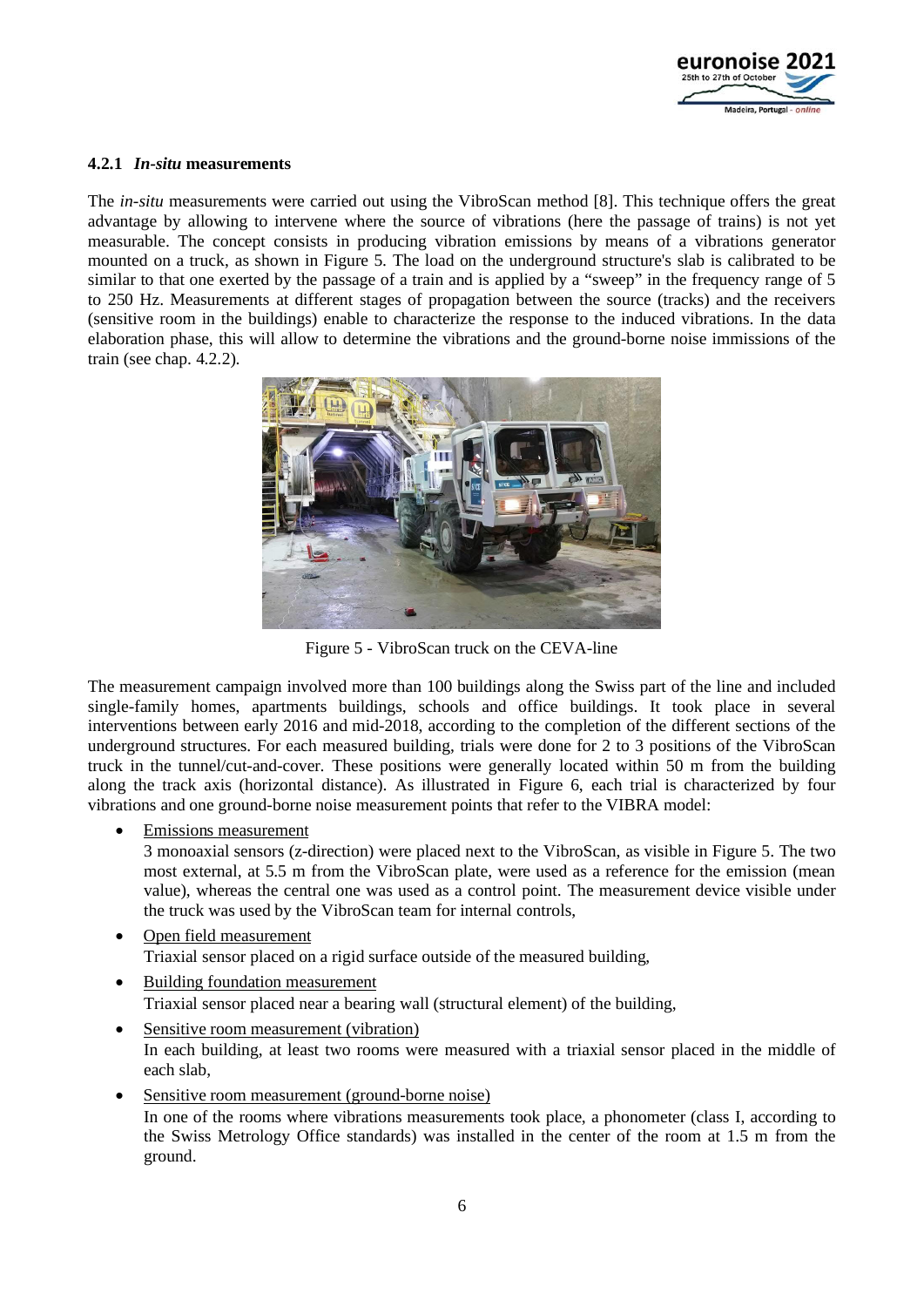



<span id="page-6-2"></span>Figure 6 - Schematic representation of the measurement setup

<span id="page-6-1"></span>During the measurement campaign, one VibroScan position could be measured in parallel in up to 3 buildings. This means that more than 15 measurement devices were acting simultaneously. To guarantee correct measurements, a perfect synchronization of the monitoring network is essential. In order to achieve this result, the recordings were set with timed recording at 2-minute intervals (every even minute) so that a 30 second window for measurements was opened every 2 minutes. For ground-borne noise, the measurements were continuous and the sweep data have been extracted during the processing phase on the basis of the temporal correspondence with the vibration measurements. The sweeps produced by the VibroScan last about 20 seconds and cover the entire frequency spectrum in three series of emissions: low frequencies: 5 - 75 Hz, medium frequencies: 74 - 143 Hz, high frequencies: 140 - 217 Hz. Each frequency range was repeated 3 times, so that a position was characterized by 9 sweeps.

Urban ground-borne noise surveys are particularly difficult to be carried out because of the extreme sensitivity to external disturbances (traffic, etc.); in this case, repeated sweeps can ensure representative results.

### <span id="page-6-0"></span>**4.2.2 Establishment of the prognosis**

Once the data are gathered in the field, it is possible to evaluate the potential immissions at the receivers and to assess the necessity for protective measures.

To do this, a transfer function is calculated for each stage of the propagation as the ratio between the vibrations measured after and before each stage. These transfer functions are described by a set of coefficients corresponding to the ratios obtained for each third of octave of the spectrum. The effect of the attenuation due to the distance (*r* in [Figure 6](#page-6-2)) is considered in the transfer function underground - free field. These coefficients correspond to the parameters used in the VIBRA-2 model in the calculations to determine the immissions.

With regard to the ground-borne noise, the relationship between the vibration velocity in the material and the pressure variation  $p$  of the air is described by the coefficient  $F_{KS}$  from equation (5) in chapter [2.1.](#page-2-2) The measurements allow to determine experimentally also this coefficient for each relevant third of octave value. The A-weighted sound pressure level *LAeq* in dB(A) is calculated by

$$
L_{Aeq} = 20 * log\left(\frac{p}{p_{ref}}\right) - A \tag{6}
$$

where  $p_{ref}$  is the reference pressure (20  $\mu$ Pa) and *A* the decibel A weighting (for each third of octave). Using equation (5) in (6), it is possible to relate the ground-borne noise level to the measured vibration in the room.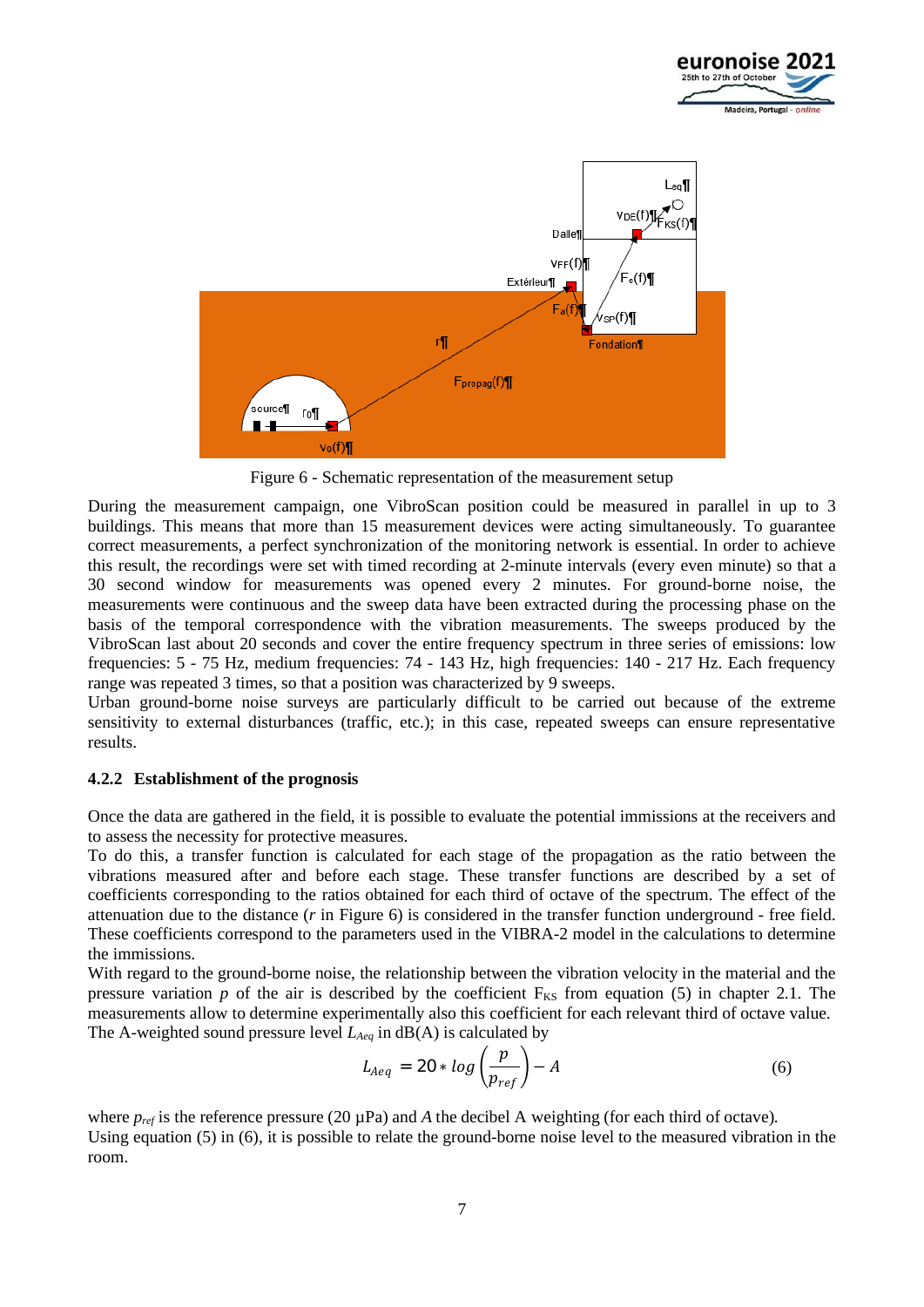

$$
L_{Aeq} = 20 * log\left(\frac{F_{KS}v}{p_{ref}}\right) - A \tag{7}
$$

where  $F_{KS}$  is the coefficient of the transfer function and v the velocity of vibration of the slab for each third of octave. Referring to ground-borne noise, VIBRA considers spectra in the range 40-125 Hz as default. The collected data allow to entirely characterize the propagation path of the vibrations from the source to the receivers. To determine the immissions due to the passage of the trains underground, the measured source of emissions (VibroScan) is replaced in the calculation by the theoretical emissions of the trains that circulate on the CEVA line (passenger trains). Here, the following assumption is made: the transmission of vibrations in the ground and in buildings is identical for both the emission sources (VibroScan and trains). Under this assumption the determined coefficients of the transfer function can be used to calculate the expected immissions at every propagation step and finally to calculate the ground-borne noise immissions as illustrated in [Figure 7](#page-7-0).



<span id="page-7-0"></span>Figure 7 - Example of the calculation of ground-borne noise immissions (KS) starting from measured values. The green columns refer to measured data and allow to calculate the  $F_{KS}$  coefficient. From  $F_{KS}$  coefficient and train emissions data (not shown here) it is possible to determine train ground-borne noise immissions.

As an emission source, data from measurements in the Concise tunnel were selected [\[9\]](#page-9-8), which are close to the conditions present on the CEVA line. Since, however, a certain degree of uncertainty remained (e.g., on the response of different types of underground structures) safety margins were considered in the analysis. Moreover, the Canton of Geneva has financed a "Comfort" scenario with limitations on the ground-borne noise level for the single train passage ( $L_{\text{Aeq, train}} = 30 \text{ dB}(A)$ ) to ensure an even higher level of protection in respect to the legal standard. This scenario is more restrictive than the guideline values (that are based on the equivalent level for the evaluation periods day/night) and was therefore used to define the final grade of protection.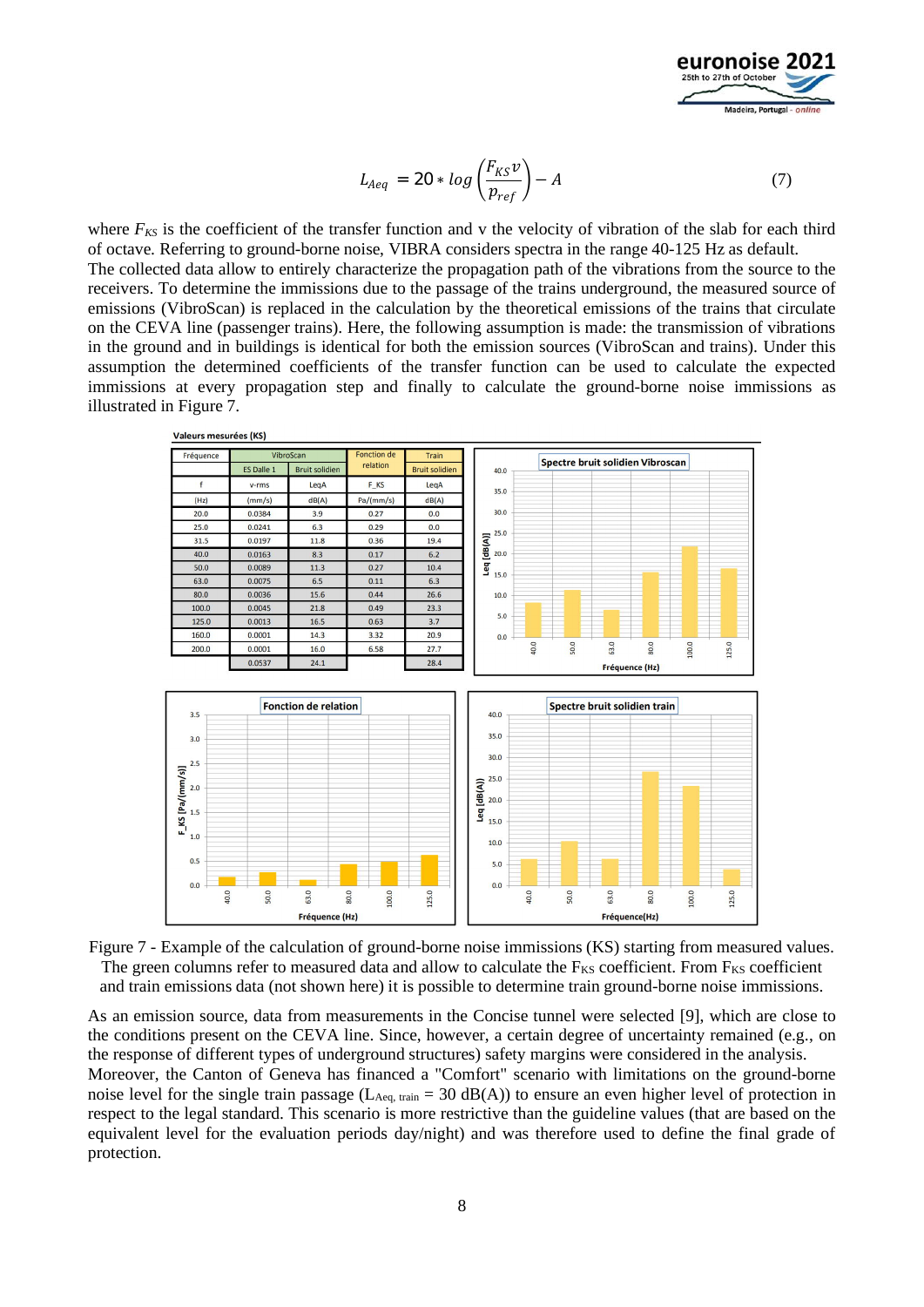

Finally, the calculated immissions for vibrations and ground-borne noise were used to determine the need of protective measures. Two types of measures have been implemented:

- Low vibration track (high attenuation), LVT/ LVT-HA,
- Mass-spring system.

For each building, the worst case from the measurements (among the various VibroScan positions measured) was chosen as a reference to ensure the maximum safety in the choice of the protective measure. The whole line was in the end protected with one of the two measures.

#### **4.3 Control measurements**

In order to document the actual vibration and ground-borne noise immissions, a measurement campaign has been planned after the line opened in December 2019. All buildings investigated with the VibroScan trials with some additional ones (for a total of almost 120 buildings) were planned for the campaign. Due to the sanitary situation, only 50 measurements could take place yet<sup>[1](#page-8-1)</sup>.

These measurements were based on the VibroScan measurement setup, with instruments installed in the tunnel, in the free field and in the buildings. A two-hour measurement in each building was conducted, since this duration makes it possible to measure a representative number of train passages (15-20 trains). To further increase the representativeness, some buildings were subject to extended measurements (12 h) that allowed to verify that there were no significant differences between the various train models (all trains are passenger convoys) or between the different periods of the day. These verifications have confirmed that the emissions are very similar throughout the day and that a 2-hour control measurement is sufficient to get a representative understanding of the situation.

The investigations have shown that in the sections where a mass-spring system was implemented, there is no immission by the receiver (vibrations < 0.1 mm/s and ground-borne noise < background noise level). During the measurements, the background noise level in the rooms where the instruments were placed was typically between 17 and 24 dB(A). On the sections with LVT or LVT-HA protections, ground-borne noise immissions was measured in some cases, with levels up to 28 dB(A) during the transit of the train. [Figure 8](#page-8-0) shows an example of a measurement with the background noise at approx. 17 dB(A) and the passing train.



Figure 8 - Example of measured ground-borne noise on a section with LVT-HA

<span id="page-8-0"></span>Such immissions are noticeable by people in the buildings but fully met the target value of 30 dB(A) for the equivalent level of the train pass-by set by the "Comfort" scenario of the Canton Geneva.

<span id="page-8-1"></span> $<sup>1</sup>$  At the time of writing, the second part of the measurements is scheduled for September 2021</sup>